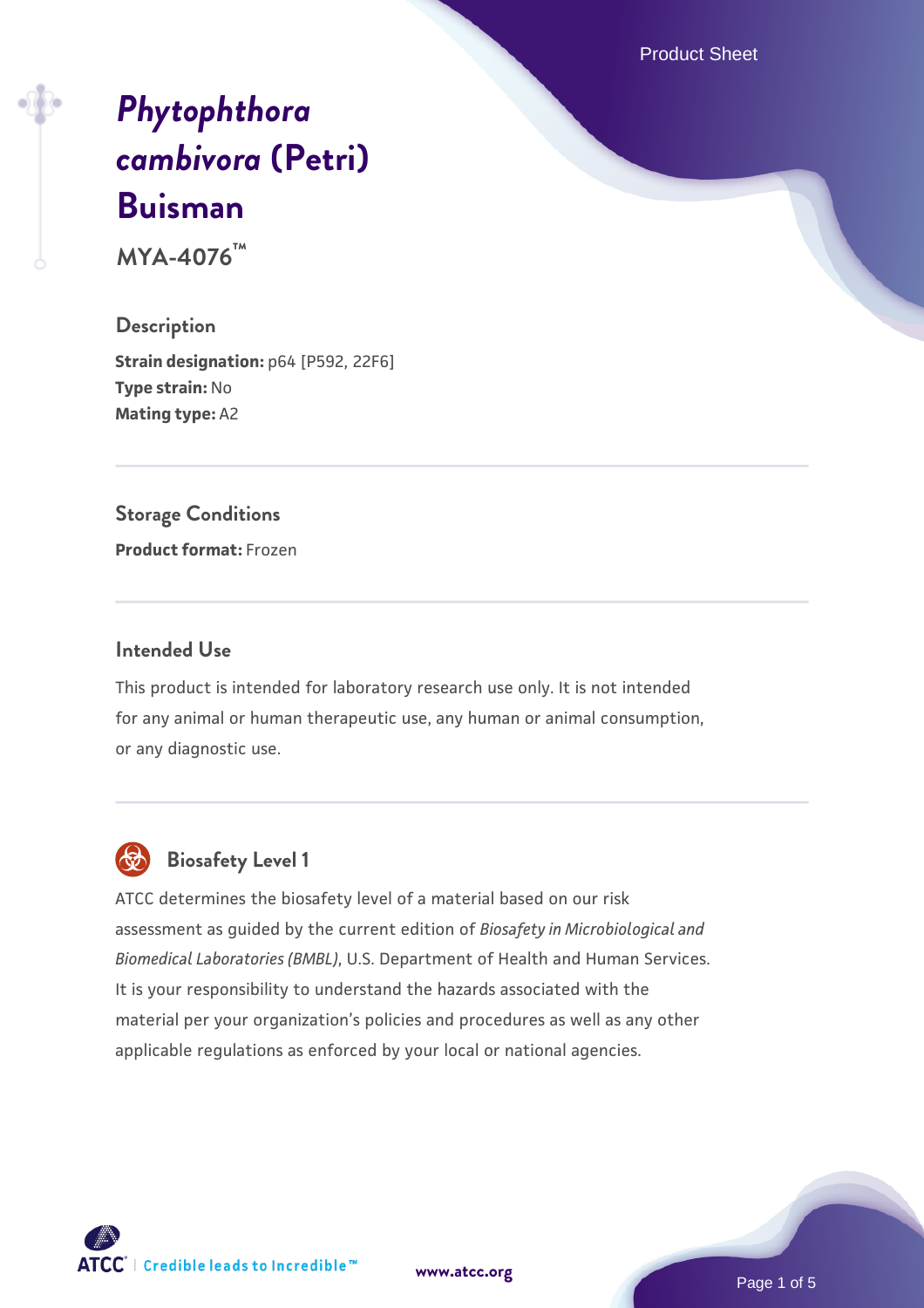## **[Phytophthora cambivora](https://www.atcc.org/products/mya-4076) [\(Petri\) Buisman](https://www.atcc.org/products/mya-4076)** Product Sheet **MYA-4076**

ATCC highly recommends that appropriate personal protective equipment is always used when handling vials. For cultures that require storage in liquid nitrogen, it is important to note that some vials may leak when submersed in liquid nitrogen and will slowly fill with liquid nitrogen. Upon thawing, the conversion of the liquid nitrogen back to its gas phase may result in the vial exploding or blowing off its cap with dangerous force creating flying debris. Unless necessary, ATCC recommends that these cultures be stored in the vapor phase of liquid nitrogen rather than submersed in liquid nitrogen.

# **Certificate of Analysis**

For batch-specific test results, refer to the applicable certificate of analysis that can be found at www.atcc.org.

## **Growth Conditions**

**Medium:**  [ATCC Medium 343: V8 juice agar](https://www.atcc.org/-/media/product-assets/documents/microbial-media-formulations/3/4/3/atcc-medium-0343.pdf?rev=fbf48fa24e664932828269db1822ab12) **Temperature:** 20°C

## **Handling Procedures**

 Frozen ampules packed in dry ice should either be thawed immediately or stored in liquid nitrogen vapor. If liquid nitrogen storage facilities are not available, frozen ampules may be stored at or below -70°C for approximately one week. **Do not under any circumstance store frozen ampules at refrigerator freezer temperatures (generally -20°C).** Storage of frozen material at this temperature may result in the death of the culture.



**[www.atcc.org](http://www.atcc.org)**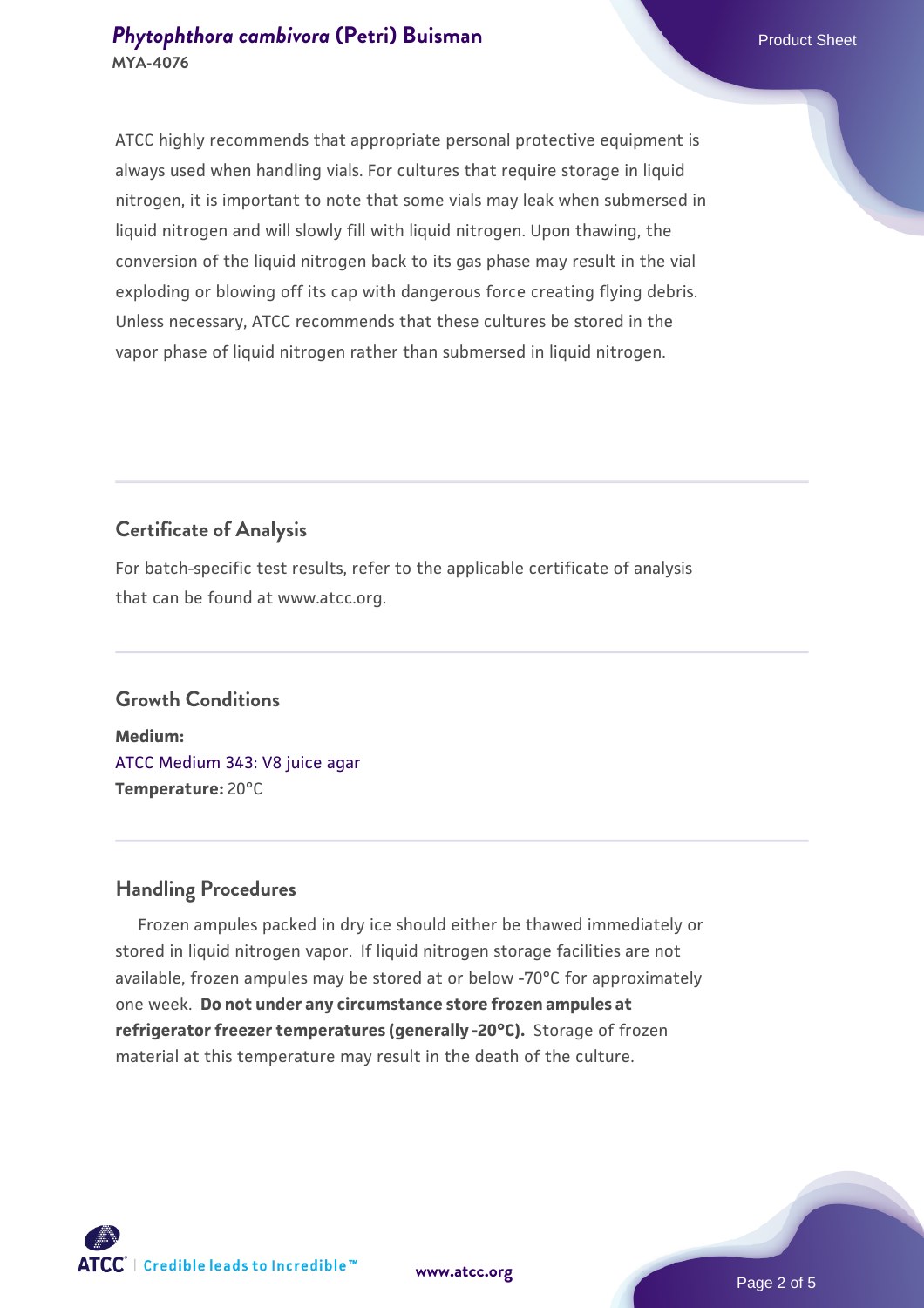1. To thaw a frozen ampoule (or plastic vial), place it in a water bath maintained at 25-30°C until it just thawed (around 5 minutes)." Immerse the ampule just enough to cover the frozen material. Do not agitate the ampule.

2. Immediately after thawing, aseptically transfer the contents of the vial onto appropriate moist solid or liquid medium.

3. Incubate cultures at recommended temperature.

#### **Material Citation**

If use of this material results in a scientific publication, please cite the material in the following manner: *Phytophthora cambivora* (Petri) Buisman (ATCC MYA-4076)

#### **References**

References and other information relating to this material are available at www.atcc.org.

#### **Warranty**

The product is provided 'AS IS' and the viability of ATCC® products is warranted for 30 days from the date of shipment, provided that the customer has stored and handled the product according to the information included on the product information sheet, website, and Certificate of Analysis. For living cultures, ATCC lists the media formulation and reagents that have been found to be effective for the product. While other unspecified media and reagents may also produce satisfactory results, a change in the ATCC and/or depositor-recommended protocols may affect the recovery, growth, and/or function of the product. If an alternative medium formulation or reagent is used, the ATCC warranty for viability is no longer



**[www.atcc.org](http://www.atcc.org)**

Page 3 of 5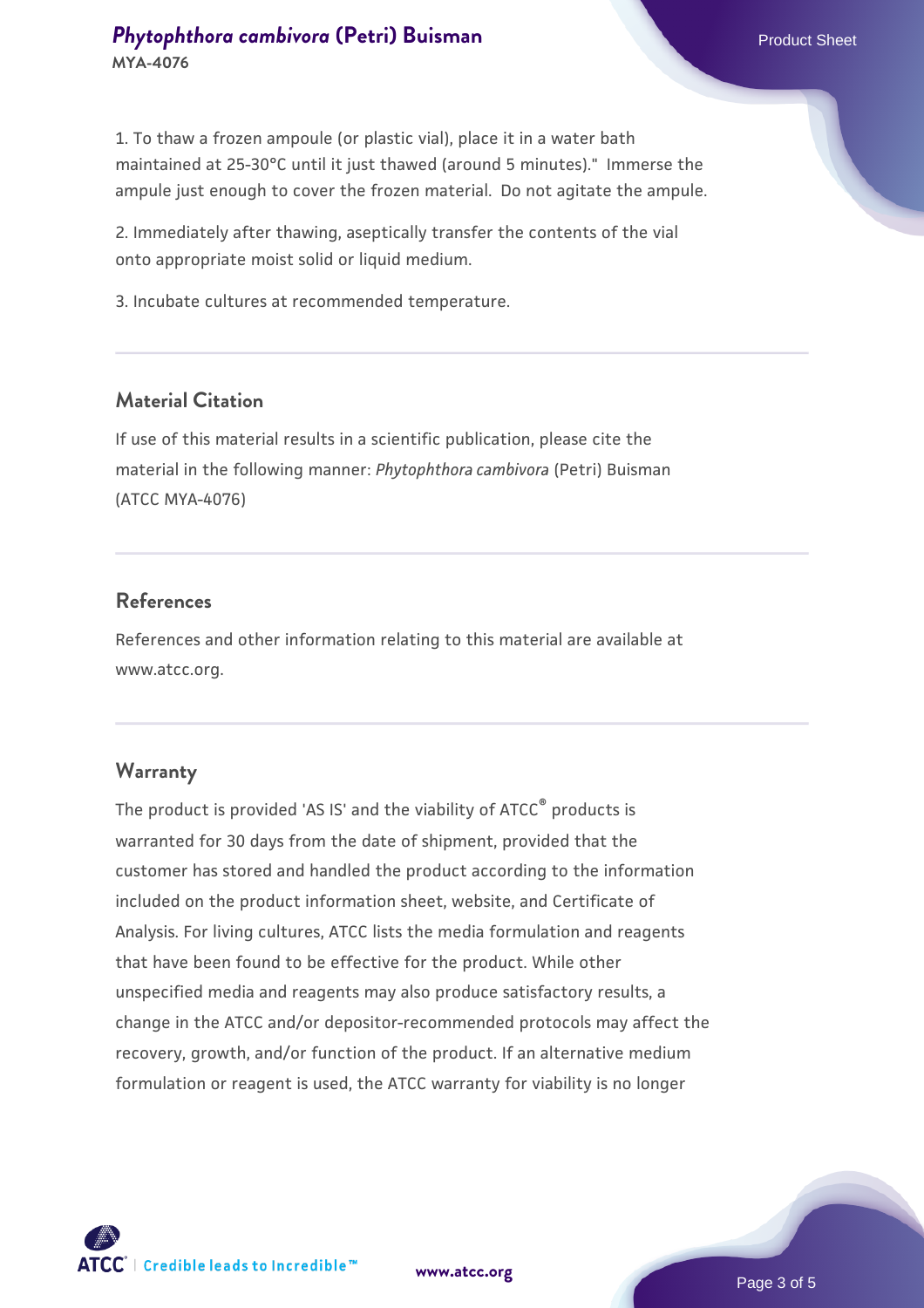## **[Phytophthora cambivora](https://www.atcc.org/products/mya-4076) [\(Petri\) Buisman](https://www.atcc.org/products/mya-4076)** Product Sheet **MYA-4076**

valid. Except as expressly set forth herein, no other warranties of any kind are provided, express or implied, including, but not limited to, any implied warranties of merchantability, fitness for a particular purpose, manufacture according to cGMP standards, typicality, safety, accuracy, and/or noninfringement.

#### **Disclaimers**

This product is intended for laboratory research use only. It is not intended for any animal or human therapeutic use, any human or animal consumption, or any diagnostic use. Any proposed commercial use is prohibited without a license from ATCC.

While ATCC uses reasonable efforts to include accurate and up-to-date information on this product sheet, ATCC makes no warranties or representations as to its accuracy. Citations from scientific literature and patents are provided for informational purposes only. ATCC does not warrant that such information has been confirmed to be accurate or complete and the customer bears the sole responsibility of confirming the accuracy and completeness of any such information.

This product is sent on the condition that the customer is responsible for and assumes all risk and responsibility in connection with the receipt, handling, storage, disposal, and use of the ATCC product including without limitation taking all appropriate safety and handling precautions to minimize health or environmental risk. As a condition of receiving the material, the customer agrees that any activity undertaken with the ATCC product and any progeny or modifications will be conducted in compliance with all applicable laws, regulations, and guidelines. This product is provided 'AS IS' with no representations or warranties whatsoever except as expressly set forth herein and in no event shall ATCC, its parents, subsidiaries, directors, officers, agents, employees, assigns, successors, and affiliates be liable for indirect, special, incidental, or consequential damages of any kind in connection with or arising out of the customer's use of the product. While reasonable effort is made to ensure authenticity and reliability of materials on deposit, ATCC is not liable for damages arising from the misidentification or



**[www.atcc.org](http://www.atcc.org)**

Page 4 of 5